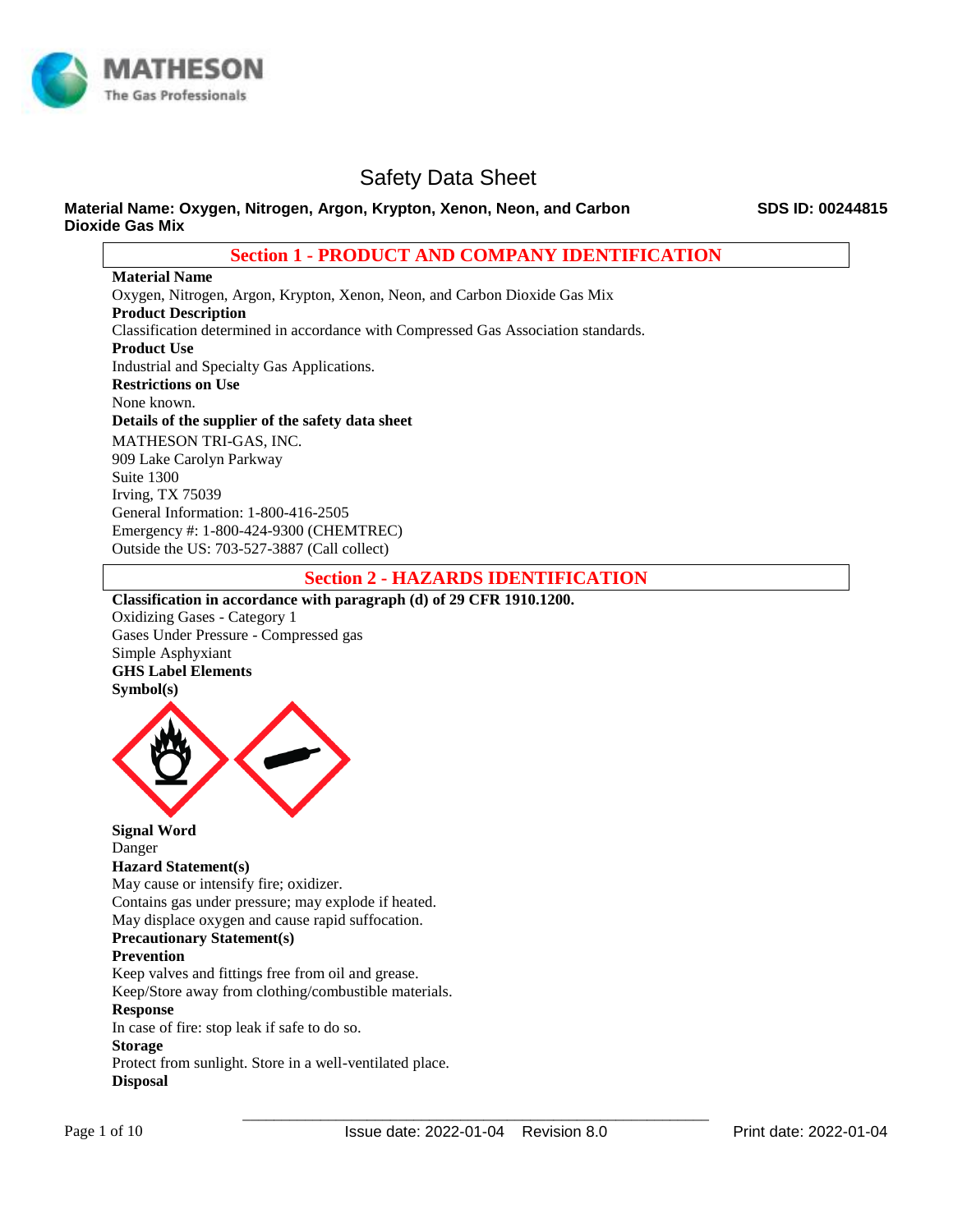

#### **Material Name: Oxygen, Nitrogen, Argon, Krypton, Xenon, Neon, and Carbon Dioxide Gas Mix**

**SDS ID: 00244815**

Dispose of contents/container in accordance with local/regional/national/international regulations. **Other Hazards** 

The rapid release of compressed gas may cause frostbite.

| <b>Section 3 - COMPOSITION / INFORMATION ON INGREDIENTS</b> |           |  |  |  |  |  |  |  |
|-------------------------------------------------------------|-----------|--|--|--|--|--|--|--|
| <b>Component Name</b>                                       | Percent   |  |  |  |  |  |  |  |
| Nitrogen                                                    | $0 - 100$ |  |  |  |  |  |  |  |
| Argon                                                       | $0 - 100$ |  |  |  |  |  |  |  |
| Krypton                                                     | $0 - 100$ |  |  |  |  |  |  |  |
| Xenon                                                       | $0 - 100$ |  |  |  |  |  |  |  |
| Neon                                                        | $0 - 100$ |  |  |  |  |  |  |  |
| Carbon dioxide                                              | $0 - 100$ |  |  |  |  |  |  |  |
| Oxygen                                                      | >23.5     |  |  |  |  |  |  |  |
|                                                             |           |  |  |  |  |  |  |  |

# **Section 4 - FIRST AID MEASURES**

#### **Inhalation**

If adverse effects occur, remove to uncontaminated area. Give artificial respiration if not breathing. If breathing is difficult, oxygen should be administered by qualified personnel. Get immediate medical attention.

### **Skin**

If frostbite or freezing occur, immediately flush with plenty of lukewarm water (105-115°F; 41-46°C). DO NOT USE HOT WATER. If warm water is not available, gently wrap affected parts in blankets. Get immediate medical attention.

#### **Eyes**

Rinse cautiously with water for several minutes. Remove contact lenses, if present and easy to do. Continue rinsing. Then get immediate medical attention.

#### **Ingestion**

If swallowed, get medical attention.

#### **Most Important Symptoms/Effects**

**Acute** 

frostbite, suffocation

#### **Delayed**

No information on significant adverse effects.

### **Note to Physicians**

For inhalation, consider oxygen.

# **Section 5 - FIRE FIGHTING MEASURES**

#### **Extinguishing Media Suitable Extinguishing Media**

regular dry chemical, carbon dioxide. **Unsuitable Extinguishing Media**

Do not direct water at source of leak or safety devices; icing may occur.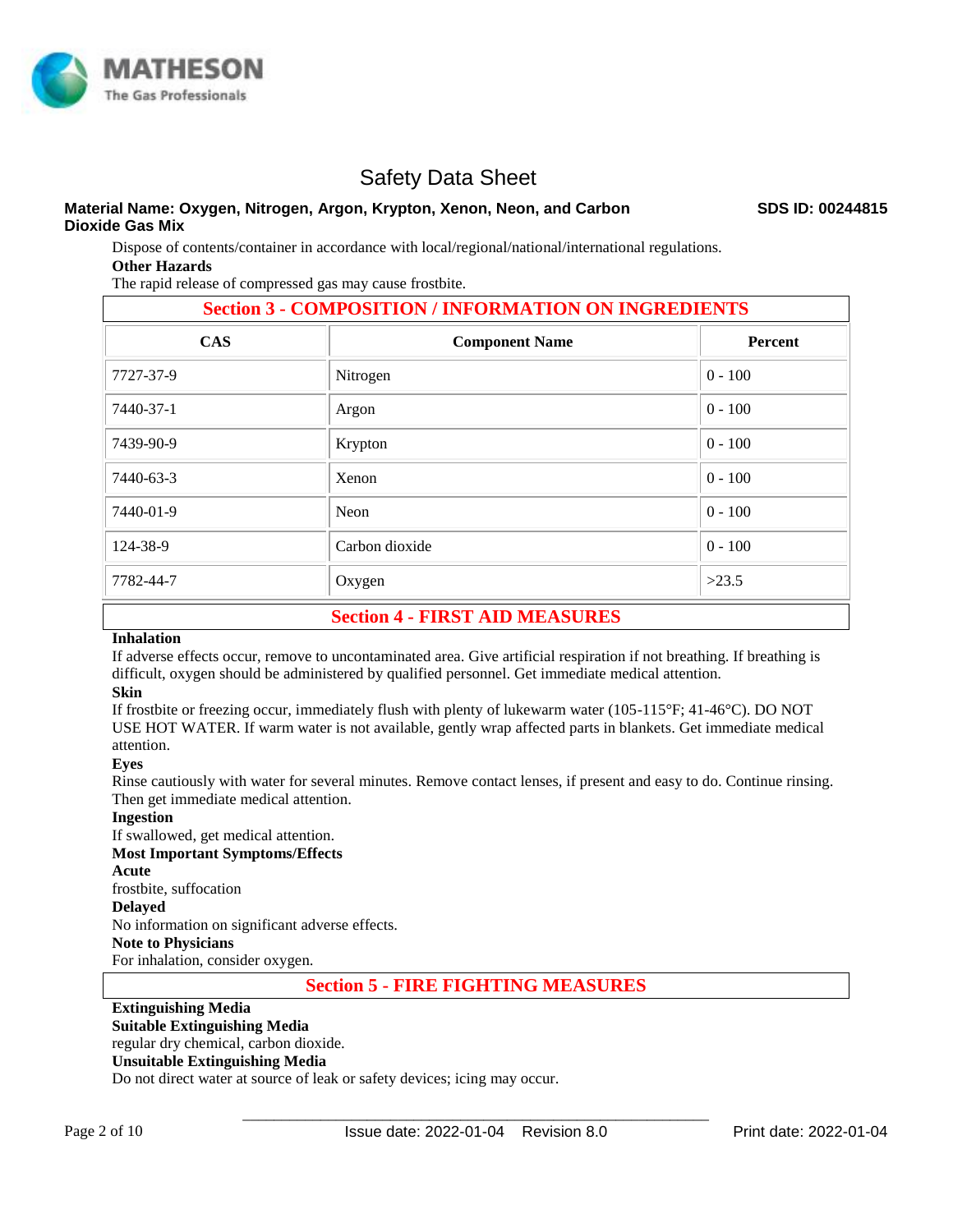

#### **Material Name: Oxygen, Nitrogen, Argon, Krypton, Xenon, Neon, and Carbon Dioxide Gas Mix**

**SDS ID: 00244815**

#### **Special Hazards Arising from the Chemical**

Negligible fire hazard. Oxidizer. May ignite or explode on contact with combustible materials. Containers may rupture or explode if exposed to heat.

#### **Hazardous Combustion Products**

oxides of nitrogen, miscellaneous decomposition products

#### **Fire Fighting Measures**

Move container from fire area if it can be done without risk. Cool containers with water spray until well after the fire is out. Stay away from the ends of tanks. For fires in cargo or storage area: Cool containers with water from unmanned hose holder or monitor nozzles until well after fire is out. If this is impossible then take the following precautions: Keep unnecessary people away, isolate hazard area and deny entry. Let the fire burn. Do not direct water at source of leak or safety devices; icing may occur. Reduce vapors with water spray. For tank, rail car or tank truck, evacuation radius: 800 meters (1/2 mile). Avoid inhalation of material or combustion by-products. Stay upwind and keep out of low areas.

#### **Special Protective Equipment and Precautions for Firefighters**

Wear full protective fire fighting gear including self contained breathing apparatus (SCBA) for protection against possible exposure.

### **Section 6 - ACCIDENTAL RELEASE MEASURES**

#### **Personal Precautions, Protective Equipment and Emergency Procedures**

Wear personal protective clothing and equipment, see Section 8.

#### **Methods and Materials for Containment and Cleaning Up**

Stop leak if possible without personal risk. Do not touch or walk through spilled material. Reduce vapors with water spray. Keep unnecessary people away, isolate hazard area and deny entry. Remove sources of ignition. Ventilate closed spaces before entering.

#### **Environmental Precautions**

Avoid release to the environment.

## **Section 7 - HANDLING AND STORAGE**

#### **Precautions for Safe Handling**

Use only outdoors or in a well-ventilated area. Avoid breathing gas. Wash thoroughly after handling.

#### **Conditions for Safe Storage, Including any Incompatibilities**

Protect from sunlight. Store in a well-ventilated place.

Store and handle in accordance with all current regulations and standards: U.S. OSHA 29 CFR 1910.101. **Incompatible Materials** 

combustible materials, bases, oxidizing materials, reducing agents, metals, halocarbons, amines, metal salts, metal oxides, metal carbide, halogens, acids

## **Section 8 - EXPOSURE CONTROLS / PERSONAL PROTECTION**

# **Component Exposure Limits**

| <b>Nitrogen</b> | 7727-37-9                                |
|-----------------|------------------------------------------|
| ACGIH:          | (See Appendix F: Minimal Oxygen Content) |
| Argon           | 7440-37-1                                |
| ACGIH:          | (See Appendix F: Minimal Oxygen Content) |
| <b>Neon</b>     | 7440-01-9                                |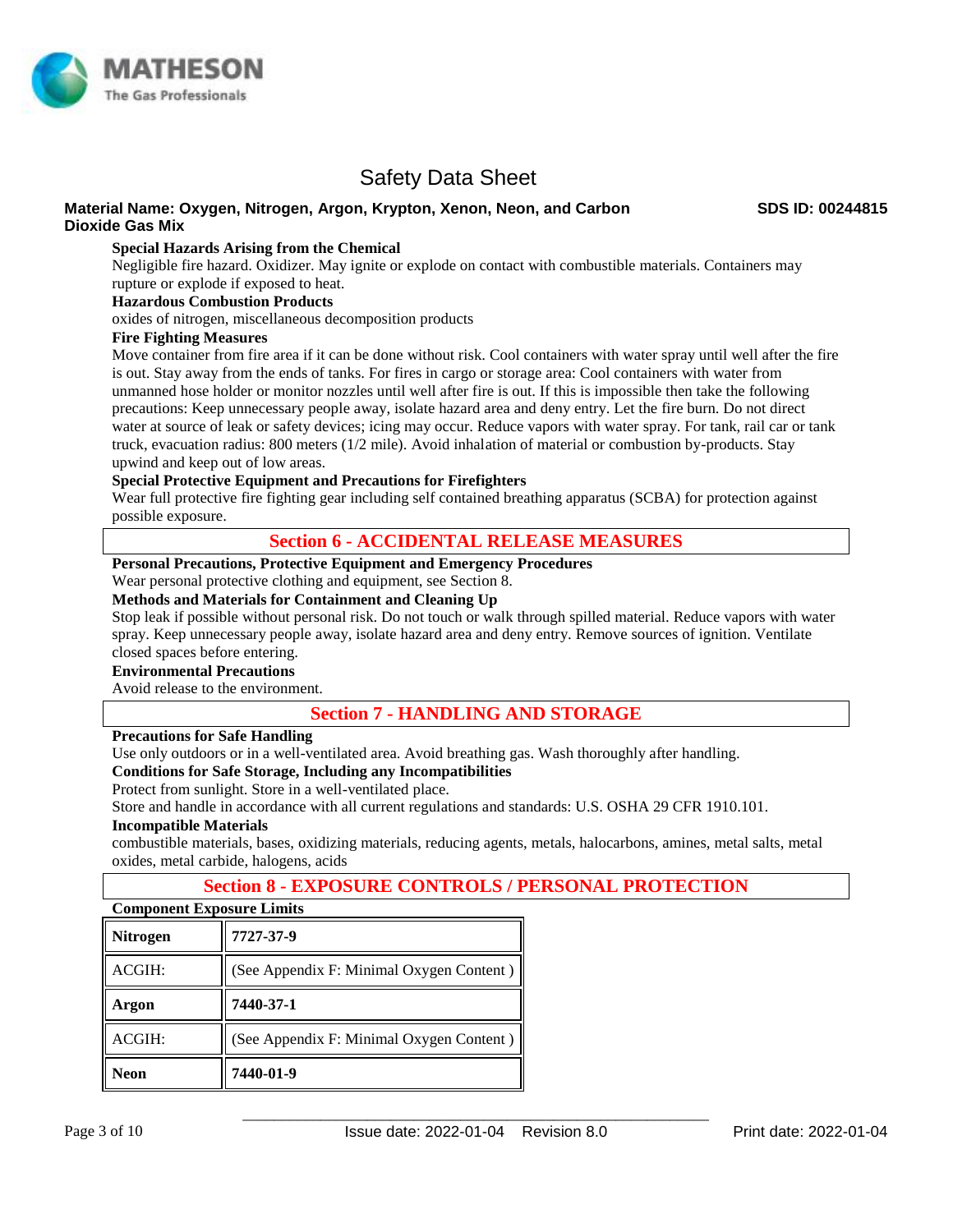

### **Material Name: Oxygen, Nitrogen, Argon, Krypton, Xenon, Neon, and Carbon Dioxide Gas Mix**

| ACGIH:         | (See Appendix F: Minimal Oxygen Content) |
|----------------|------------------------------------------|
| Carbon dioxide | 124-38-9                                 |
| ACGIH:         | 5000 ppm TWA                             |
|                | 30000 ppm STEL                           |
| NIOSH:         | 5000 ppm TWA; 9000 mg/m3 TWA             |
|                | 30000 ppm STEL; 54000 mg/m3 STEL         |
|                | 40000 ppm IDLH                           |
| Europe:        | 5000 ppm TWA; 9000 mg/m3 TWA             |
| OSHA (US):     | 5000 ppm TWA; 9000 mg/m3 TWA             |
| Mexico:        | 5000 ppm TWA [VLE-PPT]                   |
|                | 30000 ppm STEL [PPT-CT]                  |

#### **ACGIH - Threshold Limit Values - Biological Exposure Indices (BEI)**

There are no biological limit values for any of this product's components.

#### **Engineering Controls**

Provide local exhaust or process enclosure ventilation system. Ensure compliance with applicable exposure limits. **Individual Protection Measures, such as Personal Protective Equipment** 

#### **Eye/face protection**

For the gas: Eye protection not required, but recommended. For the liquid: Wear splash resistant safety goggles with a faceshield. Contact lenses should not be worn. Provide an emergency eye wash fountain and quick drench shower in the immediate work area.

#### **Skin Protection**

For the gas: Protective clothing is not required. For the liquid: Wear appropriate protective, cold insulating clothing. **Respiratory Protection**

Under conditions of frequent use or heavy exposure, respiratory protection may be needed. Respiratory protection is ranked in order from minimum to maximum. Consider warning properties before use. Any supplied-air respirator with a full facepiece that is operated in a pressure-demand or other positive-pressure mode in combination with an auxiliary self-contained breathing apparatus operated in pressure-demand or other positive-pressure mode. Any selfcontained breathing apparatus that has a full facepiece and is operated in a pressure-demand or other positivepressure mode.

#### **Glove Recommendations**

For the gas: Protective gloves are not required, but recommended. For the liquid: Wear appropriate protective, cold insulating clothing.

| <b>Section 9 - PHYSICAL AND CHEMICAL PROPERTIES</b> |               |              |           |  |  |  |  |  |  |
|-----------------------------------------------------|---------------|--------------|-----------|--|--|--|--|--|--|
| Appearance                                          | gas           |              |           |  |  |  |  |  |  |
| Odor                                                | Not available | <b>Color</b> | colorless |  |  |  |  |  |  |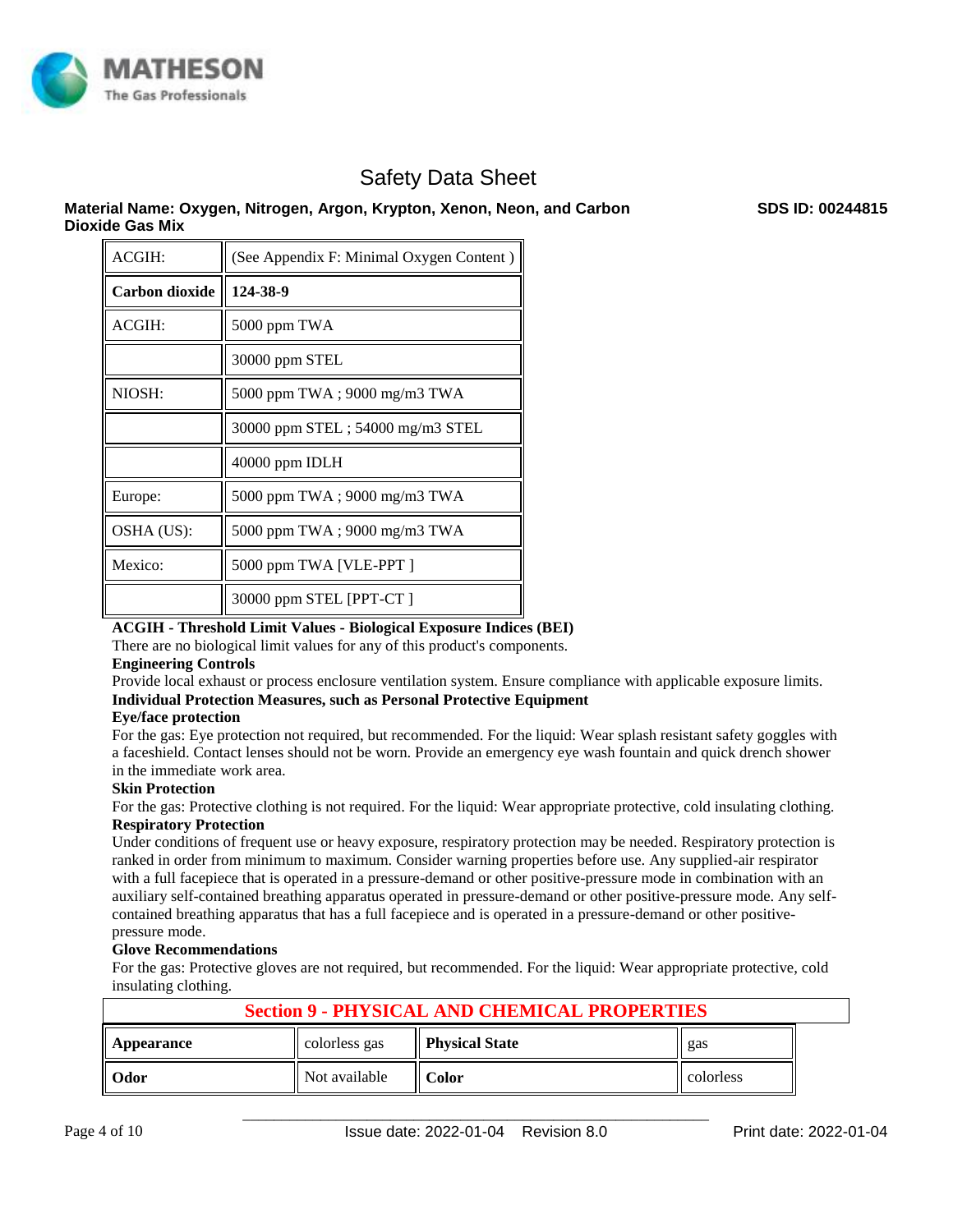

### **Material Name: Oxygen, Nitrogen, Argon, Krypton, Xenon, Neon, and Carbon Dioxide Gas Mix**

**SDS ID: 00244815**

| <b>Odor Threshold</b>           | Not available         | pН                                            | Not available |
|---------------------------------|-----------------------|-----------------------------------------------|---------------|
| <b>Melting Point</b>            | Not available         | <b>Boiling Point</b>                          | Not available |
| <b>Boiling Point Range</b>      | Not available         | <b>Freezing point</b>                         | Not available |
| <b>Evaporation Rate</b>         | Not available         | <b>Flammability (solid, gas)</b>              | Non-flammable |
| <b>Autoignition Temperature</b> | Not available         | <b>Flash Point</b>                            | Not available |
| <b>Lower Explosive Limit</b>    | Not available         | <b>Decomposition temperature</b>              | Not available |
| <b>Upper Explosive Limit</b>    | Not available         | <b>Vapor Pressure</b>                         | Not available |
| Vapor Density (air=1)           | Not available         | <b>Specific Gravity (water=1)</b>             | Not available |
| <b>Water Solubility</b>         | Not available         | <b>Partition coefficient: n-octanol/water</b> | Not available |
| <b>Viscosity</b>                | Not available         | <b>Kinematic viscosity</b>                    | Not available |
| <b>Solubility (Other)</b>       | Not available         | <b>Density</b>                                | Not available |
| <b>Physical Form</b>            | <b>Compressed Gas</b> | <b>Molecular Weight</b>                       | Not available |

# **Section 10 - STABILITY AND REACTIVITY**

#### **Reactivity**

May cause or intensify fire, oxidizer.

#### **Chemical Stability**

Stable at normal temperatures and pressure.

**Possibility of Hazardous Reactions**

#### Will not polymerize.

#### **Conditions to Avoid**

Avoid contact with combustible materials. Avoid heat, flames, sparks and other sources of ignition. Containers may rupture or explode if exposed to heat. Protect from physical damage.

#### **Incompatible Materials**

bases, metals, oxidizing materials, reducing agents, combustible materials, halocarbons, amines, metal salts, metal oxides, metal carbide, halogens, acids

#### **Hazardous decomposition products**

oxides of nitrogen, miscellaneous decomposition products

# **Section 11 - TOXICOLOGICAL INFORMATION**

# **Information on Likely Routes of Exposure**

#### **Inhalation**

Nausea, vomiting, difficulty breathing, headache, dizziness, drowsiness, irregular heartbeat, lung congestion, irritation, changes in body temperature, disorientation, hallucinations, mood swings, pain in extremities, tremors, convulsions

#### **Skin Contact**

Frostbite, irritation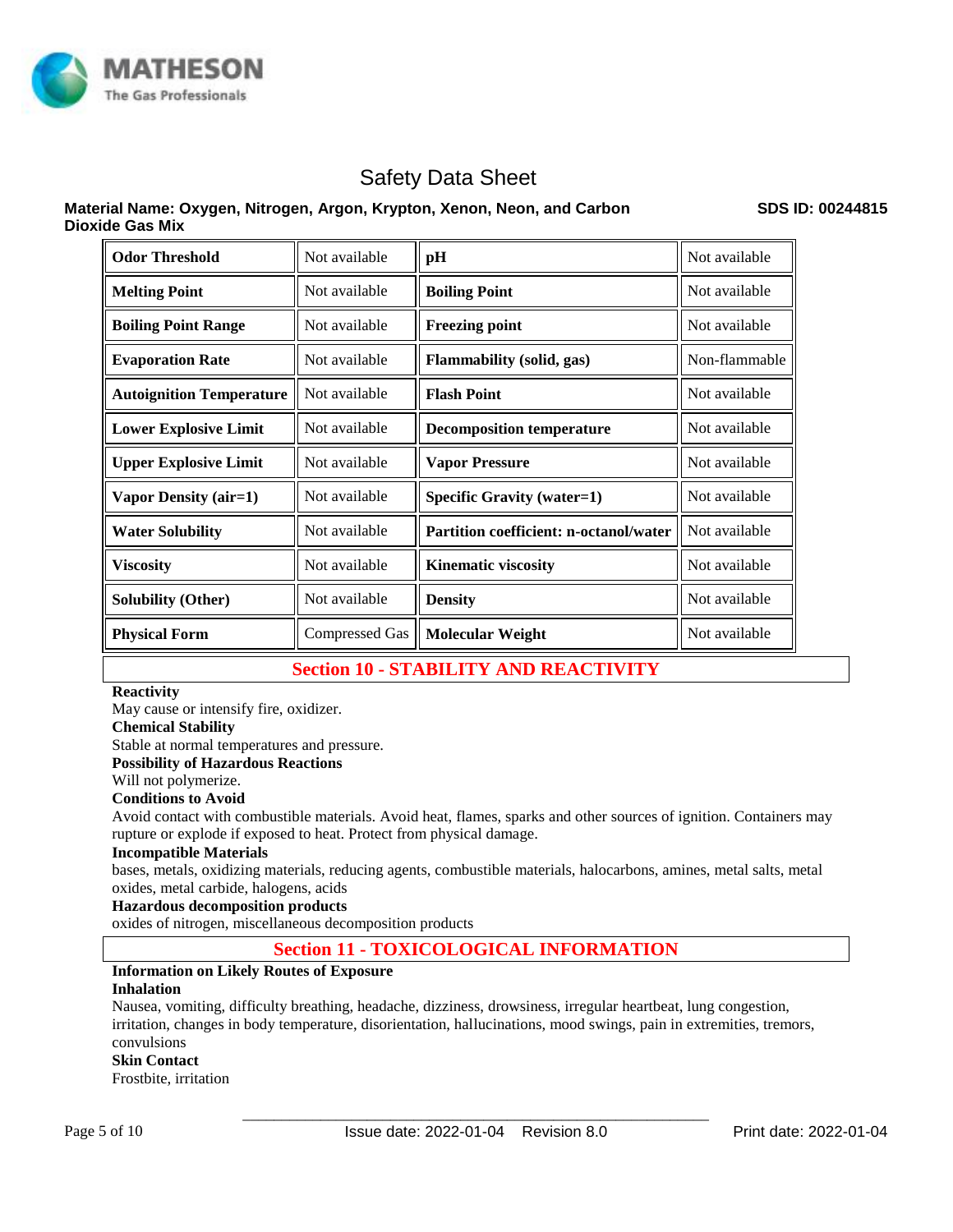

**Material Name: Oxygen, Nitrogen, Argon, Krypton, Xenon, Neon, and Carbon** 

**SDS ID: 00244815**

#### **Dioxide Gas Mix Eye Contact**  Frostbite **Ingestion**  ingestion of harmful amounts is unlikely **Acute and Chronic Toxicity Component Analysis - LD50/LC50**  The components of this material have been reviewed in various sources and no selected endpoints have been identified. **Product Toxicity Data Acute Toxicity Estimate**  No data available. **Immediate Effects**  Frostbite, suffocation **Delayed Effects**  No information on significant adverse effects **Irritation/Corrosivity Data**  No data available. **Respiratory Sensitization**  No data available. **Dermal Sensitization**  No data available. **Component Carcinogenicity**  None of this product's components are listed by ACGIH, IARC, NTP, DFG or OSHA. **Germ Cell Mutagenicity**  No data available. **Tumorigenic Data**  No data available **Reproductive Toxicity**  No data available. **Specific Target Organ Toxicity - Single Exposure**  No target organs identified **Specific Target Organ Toxicity - Repeated Exposure**  No target organs identified **Aspiration hazard**  Not applicable **Medical Conditions Aggravated by Exposure** No data available.

## **Section 12 - ECOLOGICAL INFORMATION**

**Component Analysis - Aquatic Toxicity**  No LOLI ecotoxicity data are available for this product's components. **Persistence and Degradability**  No data available for the mixture. **Bioaccumulative Potential**  No data available for the mixture. **Mobility**  No data available for the mixture.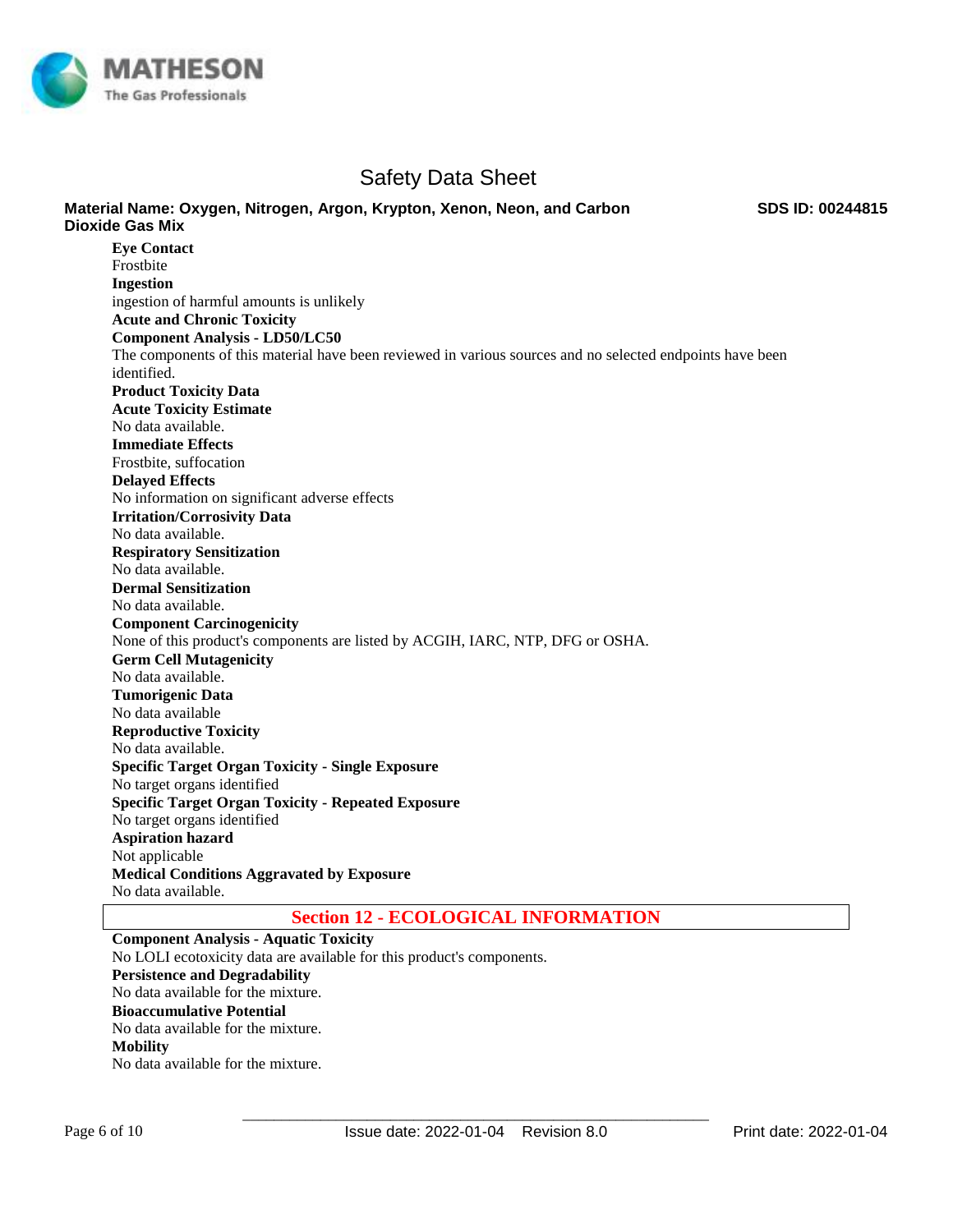

#### **Material Name: Oxygen, Nitrogen, Argon, Krypton, Xenon, Neon, and Carbon Dioxide Gas Mix**

**Section 13 - DISPOSAL CONSIDERATIONS**

**Disposal Methods**

Dispose in accordance with all applicable regulations. **Component Waste Numbers**  The U.S. EPA has not published waste numbers for this product's components.

**Section 14 - TRANSPORT INFORMATION**

### **US DOT Information:**

**Shipping Name:** COMPRESSED GAS, OXIDIZING, N.O.S. , ( Contains: Oxygen , second highest concentration component ) **Hazard Class:** 2.2 **UN/NA #:** UN3156 **Required Label(s):** 2.2, 5.1

#### **IMDG Information:**

**Shipping Name:** COMPRESSED GAS, OXIDIZING, N.O.S. , ( Contains: Oxygen , second highest concentration component ) **Hazard Class:** 2.2 **UN#:** UN3156 **Required Label(s):** 2.2, 5.1 **International Bulk Chemical Code** 

This material does not contain any chemicals required by the IBC Code to be identified as dangerous chemicals in bulk.

# **Section 15 - REGULATORY INFORMATION**

#### **U.S. Federal Regulations**

None of this product's components are listed under SARA Sections 302/304 (40 CFR 355 Appendix A), SARA Section 313 (40 CFR 372.65), CERCLA (40 CFR 302.4), TSCA 12(b), or require an OSHA process safety plan. **SARA Section 311/312 (40 CFR 370 Subparts B and C) reporting categories** 

Gas Under Pressure; Oxidizer; Simple Asphyxiant

#### **U.S. State Regulations**

The following components appear on one or more of the following state hazardous substances lists:

| Component             | <b>CAS</b>         | <b>CA</b>       | MA  | MN  | NJ   | PA         |
|-----------------------|--------------------|-----------------|-----|-----|------|------------|
| <b>Nitrogen</b>       | 7727-37-9          | No              | Yes | Yes | Yes  | Yes        |
| Argon                 | $7440 - 37 - 1$ No |                 | Yes | Yes | Yes  | Yes        |
| <b>Neon</b>           | $7440-01-9$   No   |                 | Yes | Yes | Yes  | Yes        |
| <b>Carbon dioxide</b> | 124-38-9           | Yes $\parallel$ | Yes | Yes | Yes  | Yes        |
| Oxygen                | $7782 - 44 - 7$ No |                 | Yes | No  | Yes. | <b>Yes</b> |

**California Safe Drinking Water and Toxic Enforcement Act (Proposition 65)** 

Not listed under California Proposition 65.

**Component Analysis - Inventory** 

**Nitrogen (7727-37-9)**

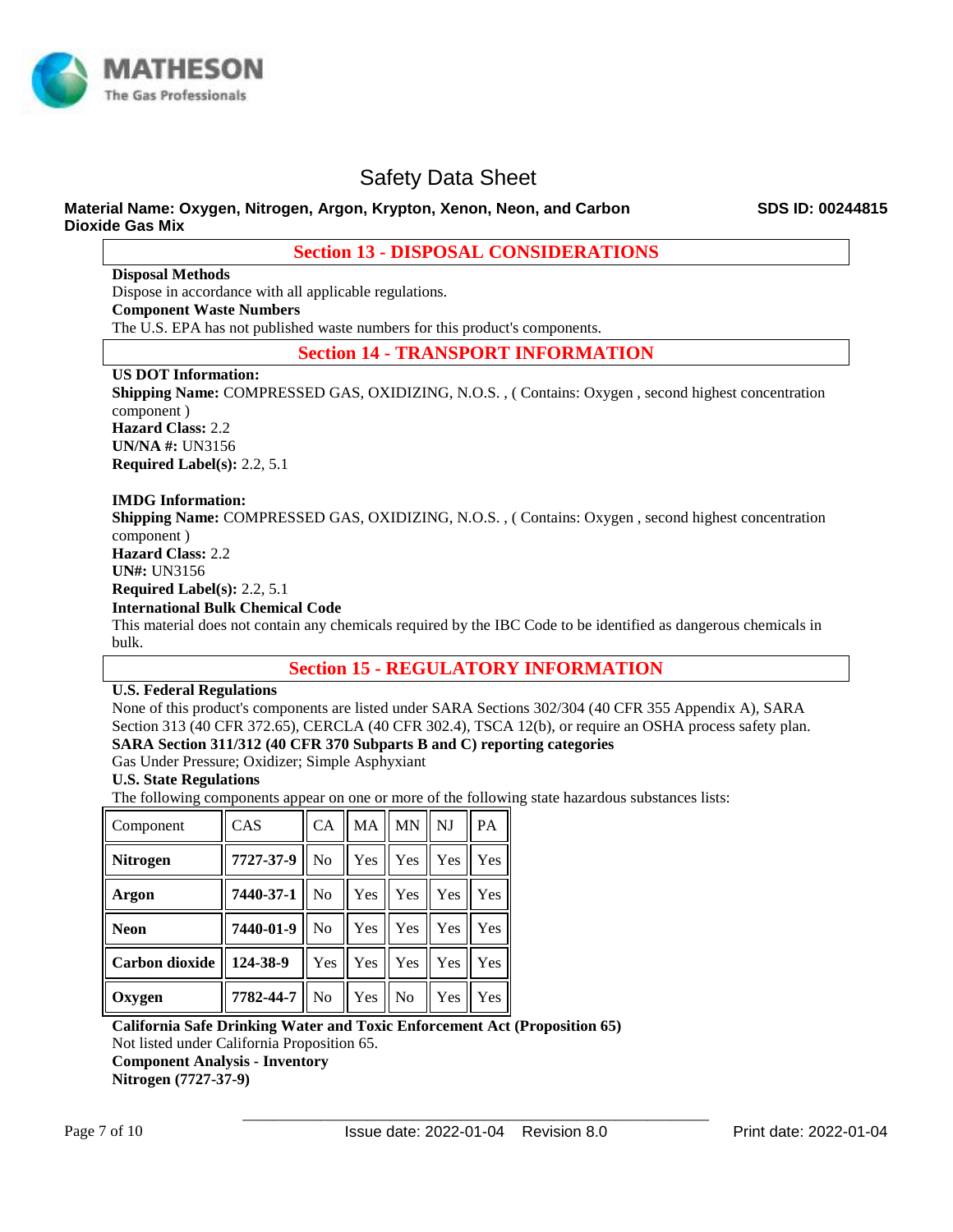

# **Material Name: Oxygen, Nitrogen, Argon, Krypton, Xenon, Neon, and Carbon Dioxide Gas Mix**

|                                                                                                 |  |  |                           | US $\parallel$ CA $\parallel$ AU $\parallel$ CN $\parallel$ EU $\parallel$ JP - ENCS $\parallel$ JP - ISHL $\parallel$ KR KECI - Annex 1 $\parallel$ KR KECI - Annex 2 $\parallel$ |    |
|-------------------------------------------------------------------------------------------------|--|--|---------------------------|------------------------------------------------------------------------------------------------------------------------------------------------------------------------------------|----|
| $\parallel$ Yes $\parallel$ DSL $\parallel$ Yes $\parallel$ Yes $\parallel$ EIN $\parallel$ Yes |  |  | $\mathbf{N}$ $\mathbf{N}$ | Yes                                                                                                                                                                                | No |

| $\ $ KR - REACH CCA $\ $ MX $\ $ NZ $\ $ PH $\ $ TH-TECI $\ $ TW, CN $\ $ VN (Draft) |                                                                 |  |            |     |
|--------------------------------------------------------------------------------------|-----------------------------------------------------------------|--|------------|-----|
| No                                                                                   | $\parallel$ Yes $\parallel$ Yes $\parallel$ Yes $\parallel$ Yes |  | <b>Yes</b> | Yes |

#### **Argon (7440-37-1)**

|                                                                                                 |  |  |                | US $\parallel$ CA $\parallel$ AU $\parallel$ CN $\parallel$ EU $\parallel$ JP - ENCS $\parallel$ JP - ISHL $\parallel$ KR KECI - Annex 1 $\parallel$ KR KECI - Annex 2 $\parallel$ |    |
|-------------------------------------------------------------------------------------------------|--|--|----------------|------------------------------------------------------------------------------------------------------------------------------------------------------------------------------------|----|
| $\parallel$ Yes $\parallel$ DSL $\parallel$ Yes $\parallel$ Yes $\parallel$ EIN $\parallel$ Yes |  |  | N <sub>0</sub> | Yes                                                                                                                                                                                | No |

| KR - REACH CCA $  $ MX $  $ NZ $  $ PH $  $ TH-TECI $  $ TW, CN $  $ VN (Draft) $  $ |  |                                                 |     |     |
|--------------------------------------------------------------------------------------|--|-------------------------------------------------|-----|-----|
| No                                                                                   |  | $\vert$ Yes $\vert$ Yes $\vert$ Yes $\vert$ Yes | Yes | Yes |

## **Krypton (7439-90-9)**

|                                        |  |  |    |     | US    CA    AU    CN    EU    JP - ENCS    JP - ISHL    KR KECI - Annex 1    KR KECI - Annex 2 |
|----------------------------------------|--|--|----|-----|------------------------------------------------------------------------------------------------|
| Yes    DSL    Yes    Yes    EIN    Yes |  |  | Nο | Yes | No                                                                                             |

| KR - REACH CCA    MX    NZ    PH      TH-TECI    TW, CN    VN (Draft) |                                                                |  |     |     |
|-----------------------------------------------------------------------|----------------------------------------------------------------|--|-----|-----|
| No                                                                    | $\parallel$ Yes $\parallel$ No $\parallel$ Yes $\parallel$ Yes |  | Yes | Yes |

### **Xenon (7440-63-3)**

|                                                                         |  |  |     | US    CA    AU    CN    EU    JP - ENCS    JP - ISHL    KR KECI - Annex 1    KR KECI - Annex 2 |      |
|-------------------------------------------------------------------------|--|--|-----|------------------------------------------------------------------------------------------------|------|
| $\vert$ Yes $\vert$ DSL $\vert$ Yes $\vert$ Yes $\vert$ EIN $\vert$ Yes |  |  | No. | Yes                                                                                            | l No |

| KR - REACH CCA $  $ MX $  $ NZ $  $ PH $  $ TH-TECI $  $ TW, CN $  $ VN (Draft) $  $ |                                                 |  |     |     |
|--------------------------------------------------------------------------------------|-------------------------------------------------|--|-----|-----|
| - No                                                                                 | $\vert$ Yes $\vert$ Yes $\vert$ Yes $\vert$ Yes |  | Yes | Yes |

#### **Neon (7440-01-9)**

|  | US    CA    AU    CN    EU    JP - ENCS    JP - ISHL    KR KECI - Annex 1    KR KECI - Annex 2 <sup> </sup> |
|--|-------------------------------------------------------------------------------------------------------------|
|--|-------------------------------------------------------------------------------------------------------------|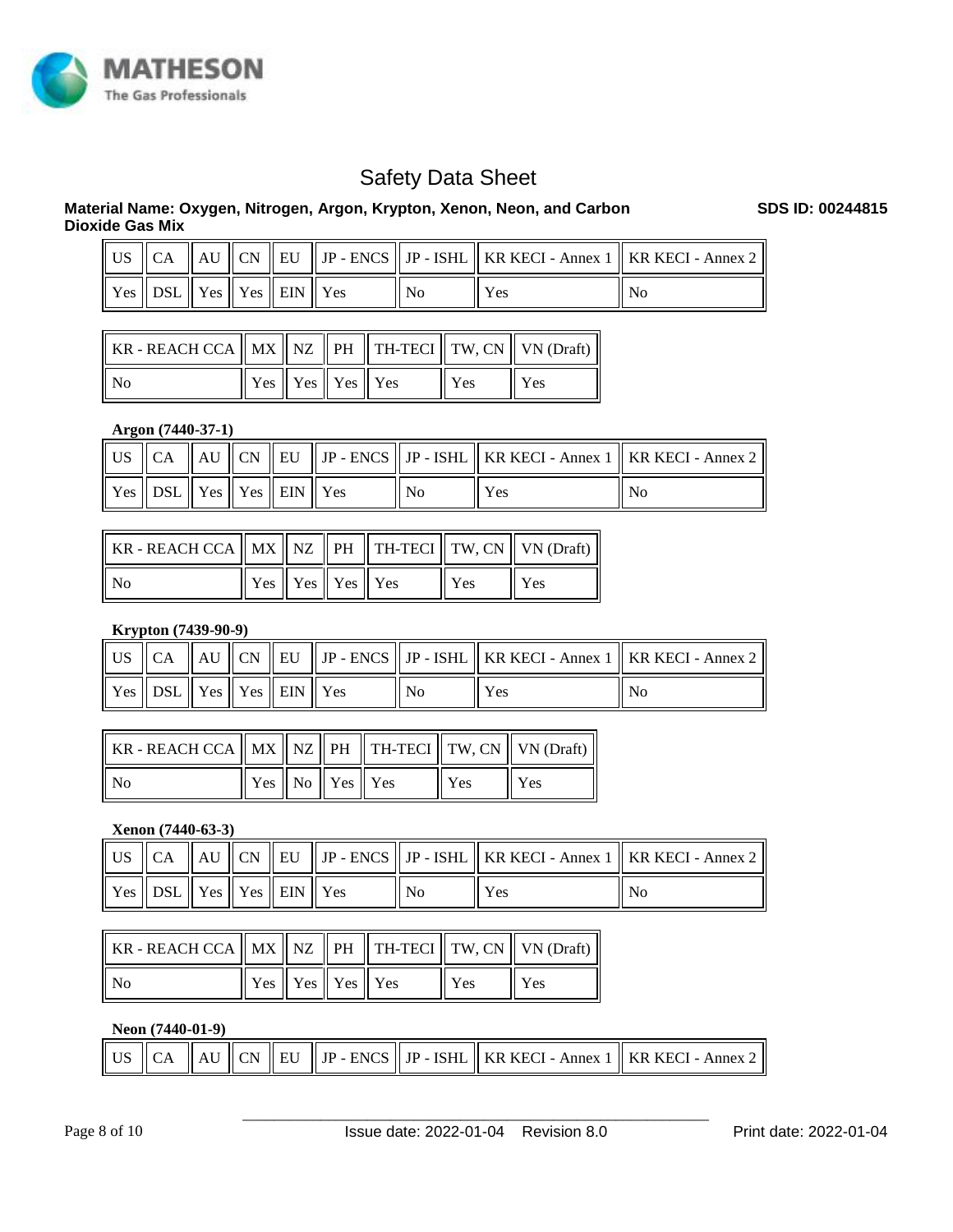

### **Material Name: Oxygen, Nitrogen, Argon, Krypton, Xenon, Neon, and Carbon Dioxide Gas Mix**

| $V_{\text{ec}}$<br><b>LUD</b> | $B^{\prime}$<br>້ | $\mathbf{v}$<br>Y es | $ -$<br>V oc<br>ັ<br><b>.</b> | <b>EIN</b><br>--- | <b>Yes</b> | Nc<br>1 I U | $\alpha$<br>1 C.S | л. |
|-------------------------------|-------------------|----------------------|-------------------------------|-------------------|------------|-------------|-------------------|----|
|                               |                   |                      |                               |                   |            |             |                   |    |

| KR - REACH CCA $  $ MX $  $ NZ $  $ PH $  $ TH-TECI $  $ TW, CN $  $ VN (Draft) $  $ |                                                                 |  |                         |     |
|--------------------------------------------------------------------------------------|-----------------------------------------------------------------|--|-------------------------|-----|
| No                                                                                   | $\parallel$ Yes $\parallel$ Yes $\parallel$ Yes $\parallel$ Yes |  | $\mathsf{Y}\mathsf{es}$ | Yes |

### **Carbon dioxide (124-38-9)**

|                                                                   |  |  |      | US    CA    AU    CN    EU    JP - ENCS    JP - ISHL    KR KECI - Annex 1    KR KECI - Annex 2 |    |
|-------------------------------------------------------------------|--|--|------|------------------------------------------------------------------------------------------------|----|
| $\mid$ Yes $\mid$ DSL $\mid$ Yes $\mid$ Yes $\mid$ EIN $\mid$ Yes |  |  | Yes. | Yes                                                                                            | No |

| KR - REACH CCA    MX    NZ     PH     TH-TECI    TW, CN    VN (Draft) |                                                                 |  |        |     |
|-----------------------------------------------------------------------|-----------------------------------------------------------------|--|--------|-----|
| No                                                                    | $\parallel$ Yes $\parallel$ Yes $\parallel$ Yes $\parallel$ Yes |  | 'l Yes | Yes |

### **Oxygen (7782-44-7)**

|                                                                         |  |  |       | US $\parallel$ CA $\parallel$ AU $\parallel$ CN $\parallel$ EU $\parallel$ JP - ENCS $\parallel$ JP - ISHL $\parallel$ KR KECI - Annex 1 $\parallel$ KR KECI - Annex 2 $\parallel$ |    |
|-------------------------------------------------------------------------|--|--|-------|------------------------------------------------------------------------------------------------------------------------------------------------------------------------------------|----|
| $\vert$ Yes $\vert$ DSL $\vert$ Yes $\vert$ Yes $\vert$ EIN $\vert$ Yes |  |  | ll No | Yes                                                                                                                                                                                | No |

| KR - REACH CCA $\parallel$ MX $\parallel$ NZ $\parallel$ PH $\parallel$ TH-TECI $\parallel$ TW, CN $\parallel$ VN (Draft) $\parallel$ |                                                 |  |     |     |
|---------------------------------------------------------------------------------------------------------------------------------------|-------------------------------------------------|--|-----|-----|
| N <sub>0</sub>                                                                                                                        | $\vert$ Yes $\vert$ Yes $\vert$ Yes $\vert$ Yes |  | Yes | Yes |

# **Section 16 - OTHER INFORMATION**

#### **NFPA Ratings**

Health: 2 Fire: 0 Instability: 0 Other: OX

Hazard Scale:  $0 =$  Minimal  $1 =$  Slight  $2 =$  Moderate  $3 =$  Serious  $4 =$  Severe

#### **Summary of Changes**

Updated: 07/11/2016

#### **Key / Legend**

ACGIH - American Conference of Governmental Industrial Hygienists; ADR - European Road Transport; AU - Australia; BOD - Biochemical Oxygen Demand; C - Celsius; CA - Canada; CA/MA/MN/NJ/PA -

California/Massachusetts/Minnesota/New Jersey/Pennsylvania\*; CAS - Chemical Abstracts Service; CERCLA - Comprehensive Environmental Response, Compensation, and Liability Act; CFR - Code of Federal Regulations (US); CLP - Classification, Labelling, and Packaging; CN - China; CPR - Controlled Products Regulations; DFG - Deutsche Forschungsgemeinschaft; DOT - Department of Transportation; DSD - Dangerous Substance Directive; DSL - Domestic Substances List; EC – European Commission; EEC - European Economic Community; EIN - European Inventory of (Existing Commercial Chemical Substances); EINECS - European Inventory of Existing Commercial Chemical Substances; ENCS - Japan Existing and New Chemical Substance Inventory; EPA - Environmental Protection Agency; EU - European Union; F - Fahrenheit; F - Background (for Venezuela Biological Exposure Indices); IARC - International Agency for Research on Cancer; IATA - International Air Transport